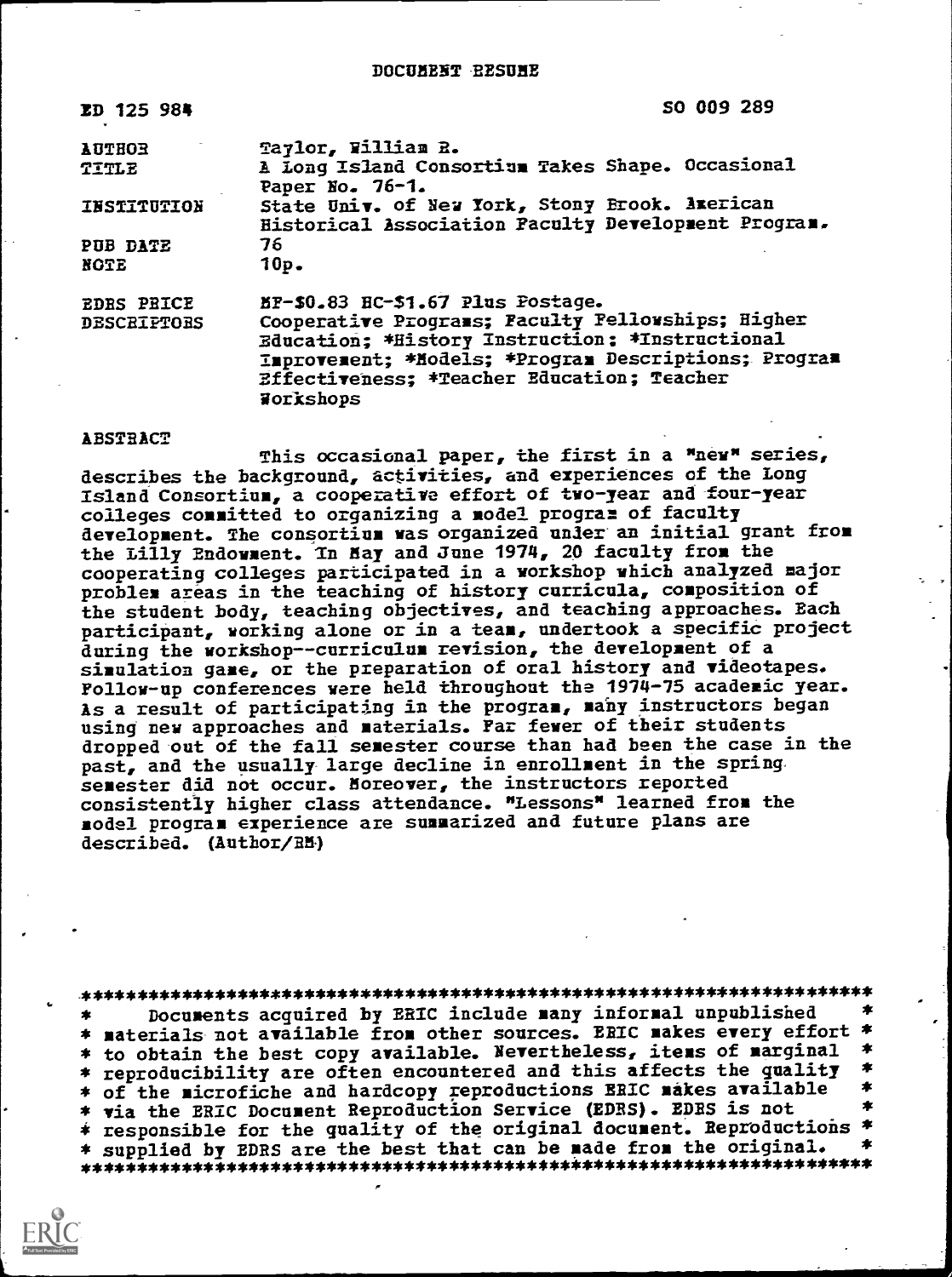# AVERICA! HISTORICAL ASSOCIATIGI FACULTY DEVELOPEDIT PROGRAM

OCCASIOUAL PAPER SERIES

DR. ELI SEIFIAN, SERIES EDITOR

U.S. DEPARTMENT OF HEALTH EDUCATION & WELFARE<br>EDUCATION & WELFARE<br>NATIONAL INSTITUTE OF

DOCUMENT HAS BEEN REFRO-<br>D'EXACTLY AS RECEIVED FROM E PERSON OR ORGANIZATION ORIGIN-<br>ING 17 POINTS OF TIEW OR OPINIONS STATED DO NOT NECESSARILY REPRESENTATION OR POLICY<br>SENT OFFICIAL NATIONAL INSTITUTE OF<br>EDUCATION POSITION OR POLICY

ಬಂಬಂಬಂಬಂಬಂಬಂಬಂ OCCASIONAL PAPER #76-1 "A LONG ISLAND CONSORTIUM TAKES SHAPE" by William R. Taylor Director, AHA/FDP



AMERICAN HISTORICAL ASSOCIATION FACULTY DEVELOPMENT PROGRAM THE STATE UNIVERSITY OF NEW YORK, STONY BROOK, NEW YORK 1976

ŧ

SØ 00928

 $\bf{2}$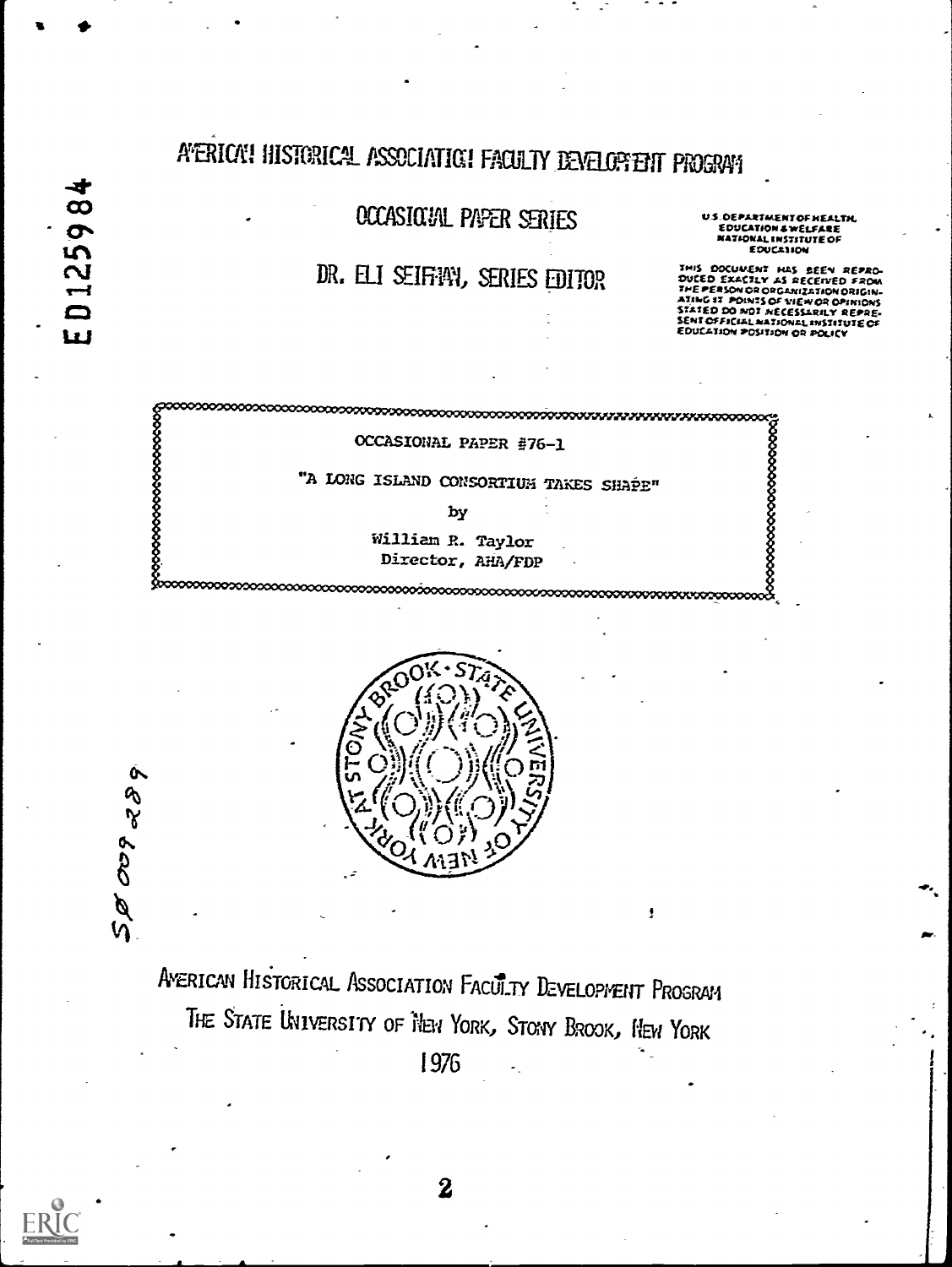#### PREFACE

The activities of the American Historical Association History Education Project (AHA/HEP) which began in 1970 and issued an "Occasional Paper Series" devoted to the improvement of the teaching of history has expanded its original objectives and subsequently developed into a consortium of Lcng Island two-year and four-year colleges, and secondary school teachers, committed to the improvement of teaching and on-going faculty development.

The consortium was organized under an initial grant from the Lilly Endowment which established the American Historical Association Faculty' Development Program UHA/FDP) at Stony Brook. As of the 1976-3977 academic year the "Occasional Paper Series" will be issued under the aegis of the Stony Brook American Historical Association Faculty Development Program (AHA/FDP).

This paper, the first in the "new" series, written by Dr. William R. Taylor, Director of the Stony Brook American Historical Association Faculty Development Program presents the background of the Long Island consortium, describes the activities of the faculty development program and summarizes the "lessons" learned from the experience.

 $\mathbf{1}$ 

Dr. Eli Seifman General Editor Stony Brook AHA/FDP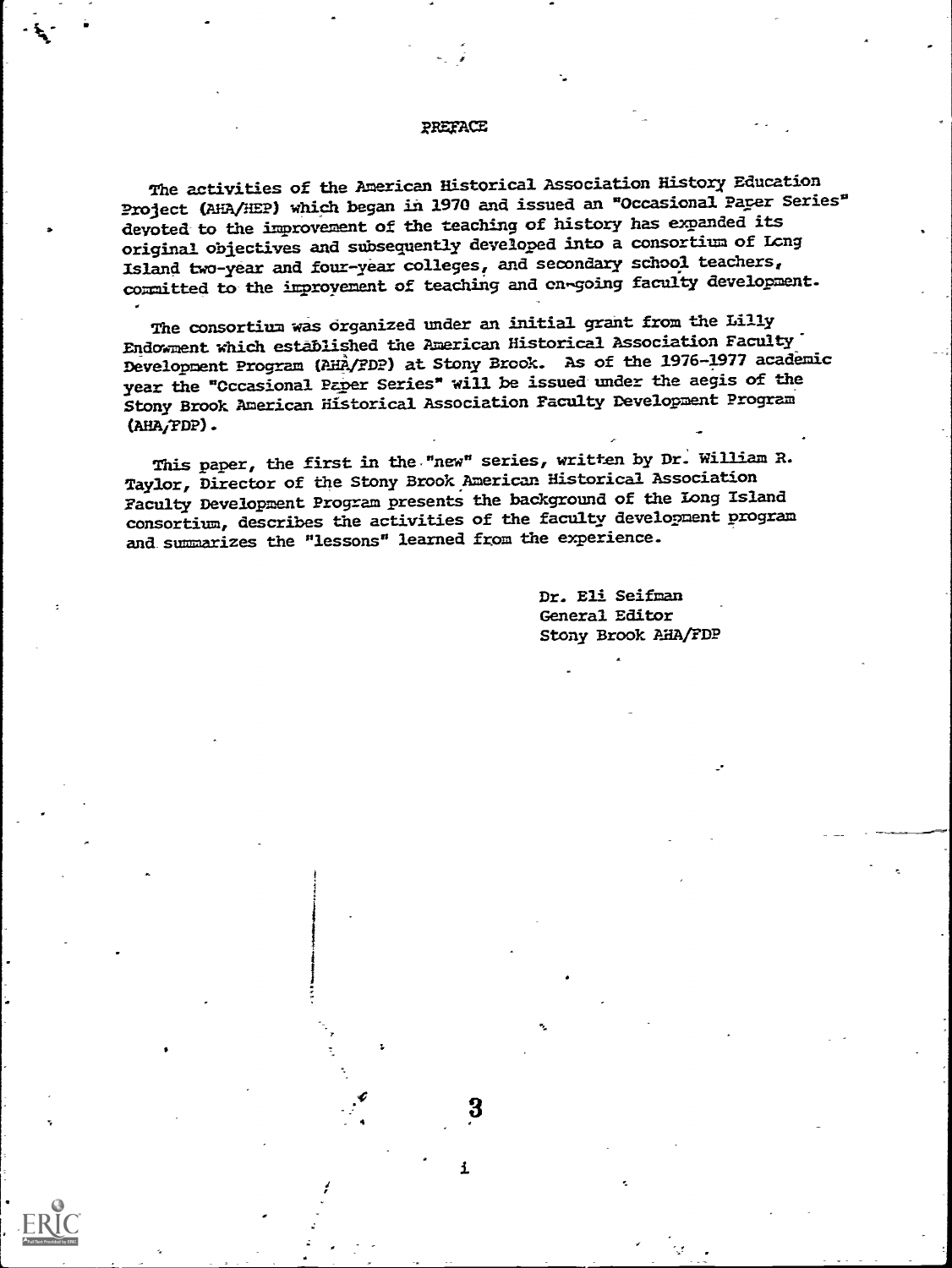A cooperative effort among two-year and four-year institutions to organize a model program of faculty development

#### A LONG ISLAND CONSORTIUM TAKES SHAPE

In December, 1973, the American Historical Association requested the State University of New York at Stony Brod: to organize a model program for faculty development in collaboration with three two-year colleges on Long Island: the State University of New York Agricultural and Technical College at Farmingdale, Suffolk County Community College and Nassau County Community College. This first year's program, funded by the Lilly Endowment and the State University of New York, is nearing its completion. It appears, furthermore, to have achieved its primary objectives--the creation of an effective, cooperative . effort focused on the improvement of classroom teaching. The evaluating team appointed by the American Historical Association has called it, "a bold experiment in staff development and in interinstitutional cooperation, among faculty at two and four-year colleges."

## PROGRAM BACKGROUND

From December, 1973, until May, 1974, the American Historical Arsociation Faculty Development Program planned and organized the program, obtained financial support, recruited participants, and prepared the curriculum for the summer workshop. The Director, William R. Taylor, and Associate Director, George W. Schuyler, travelled to Washington, D.C., to consult with officers of the American Historical Association, and on one of these trips with Dr. Laura Bornholdt of the Lilly Endowment. They held formal sessions of the planning staff between January and the end of March, 1974, and numerous informal meetings. They organized meetings with the administrators of participating two-year colleges and three meetings with prospective team members from the history departments of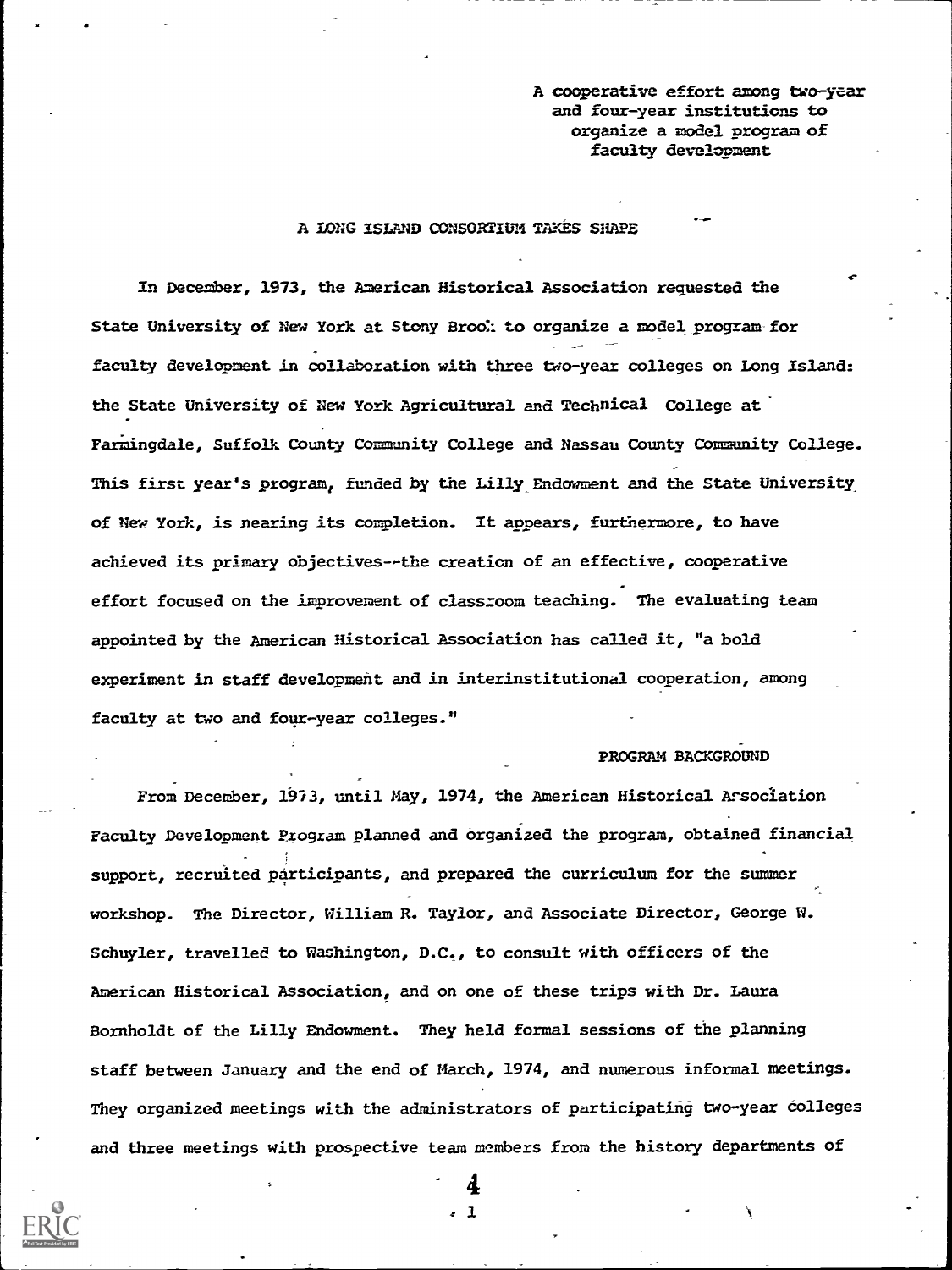of these colleges. They also met several times with the Academic Vice President of the State University of New York at Stony Brook and with the Dean of the Graduate School to obtain institutional support for the American Historical Association Faculty Development Program.

In late May and early June, twenty faculty--five from each of the four cooperating institutions -- participated in a workshop which analyzed major problem areas in the teaching of history curricula, composition of the student body, teaching objectives, teaching approaches, etc. Each participant, working alone or in a team, undertook a specific project during the workshop--curriculum revision, the development of a simulation game, the preparation of oral history tapes, a video tape, and so forth--which was completed as part of the program's follow-up activities. All in all, fourteen full days of workshop activities. were held, two of these as part of a follow-up conference in October.

The follow-up phase of the Faculty Development Program began at the October conference when a Long Island History and Social Science Consortium was formally inaugurated to coordinate program activities during the academic year. A committee of institutional representatives has met six times since November. The Consortium Coordinating Committee, which includes the American Historical Association Faculty Development Program staff, has also organized one-day conferences at each of the participating institutions for the purpose of recruiting further faculty support. Since January, J975, the American Historical Association Faculty Development Program staff has held weekly meetings to plan activities for the academic year, 1975-76. In addition to the above activities, there have been innumerable contacts between workshop and consortium participants. RESULTS IN TEACHING EFFECTIVENESS

The initial impact of faculty development and the small grants program for innovative teaching has been encouraging. Two of the four Stony Brook participants

2

 $\mathbf 5$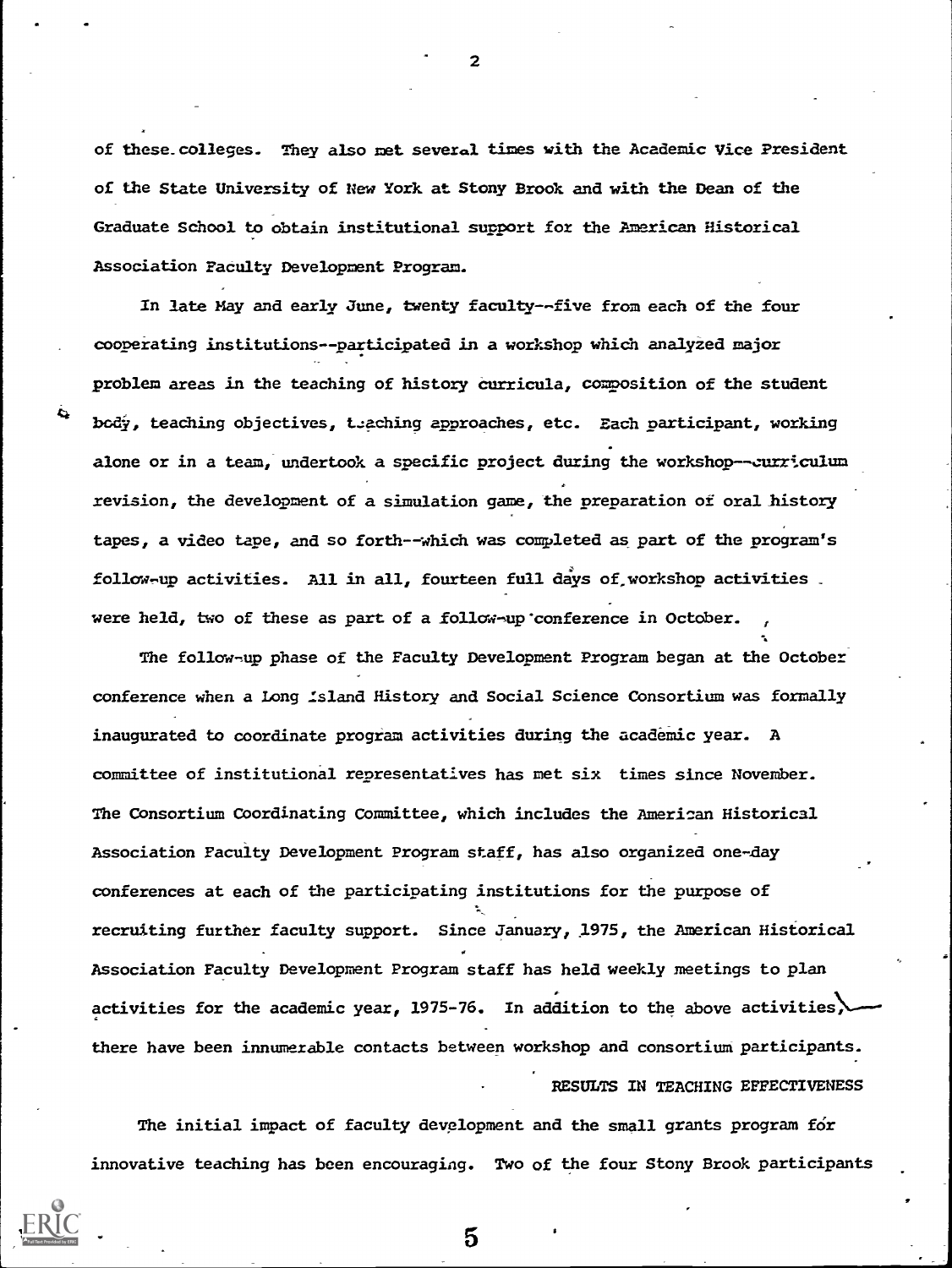are teaching a fall-spring sequence of Western Civilization courses in which they have re-evaluated their teaching and are using new approaches and materials based on their experience in the Faculty Development Program. In 1973-74, these two courses enrolled a total of 117 students. in 1974-75, they have attracted a total of 177 students, an increase of 51%. Fax fewer students dropped out of the fall semester course than has been the case in the past; and the usual large decline in enrollment in the spring semester did not occur. Moreover, these instructors report consistently higher class attendance.

The change is not simply qualitative although the effect is obviously to increase the quality and effectiveness of teaching. It is equally important that instructors have begun to examine their teaching seriously and systematically; and that some have elected to teach larger, introductory courses rather than smaller, upper-level courses. And even instructors who teach small and medium size courses have demonstrated a growing interest in the art of teaching. The small grants program, which requires that proposals focus on innovative teaching, has led to an informal counselling process through which interested teachers seek out FDP staff to develop projects for which they can request support.

## FINANCIAL SUPPORT

A \$5,000 State University of New York Chancellor's award for faculty development has also helped to stimulate increased cooperation among the four participating institutions. The participating community colleges have pledged over \$6,000 in matching funds for the 1975-76 academic year for faculty development activities on their campuses. The Chancellor's award has thus intensified communication, cooperation and funding for improved teaching among Albany, the State University center at Stony Brook, and the three two-year institutions.



3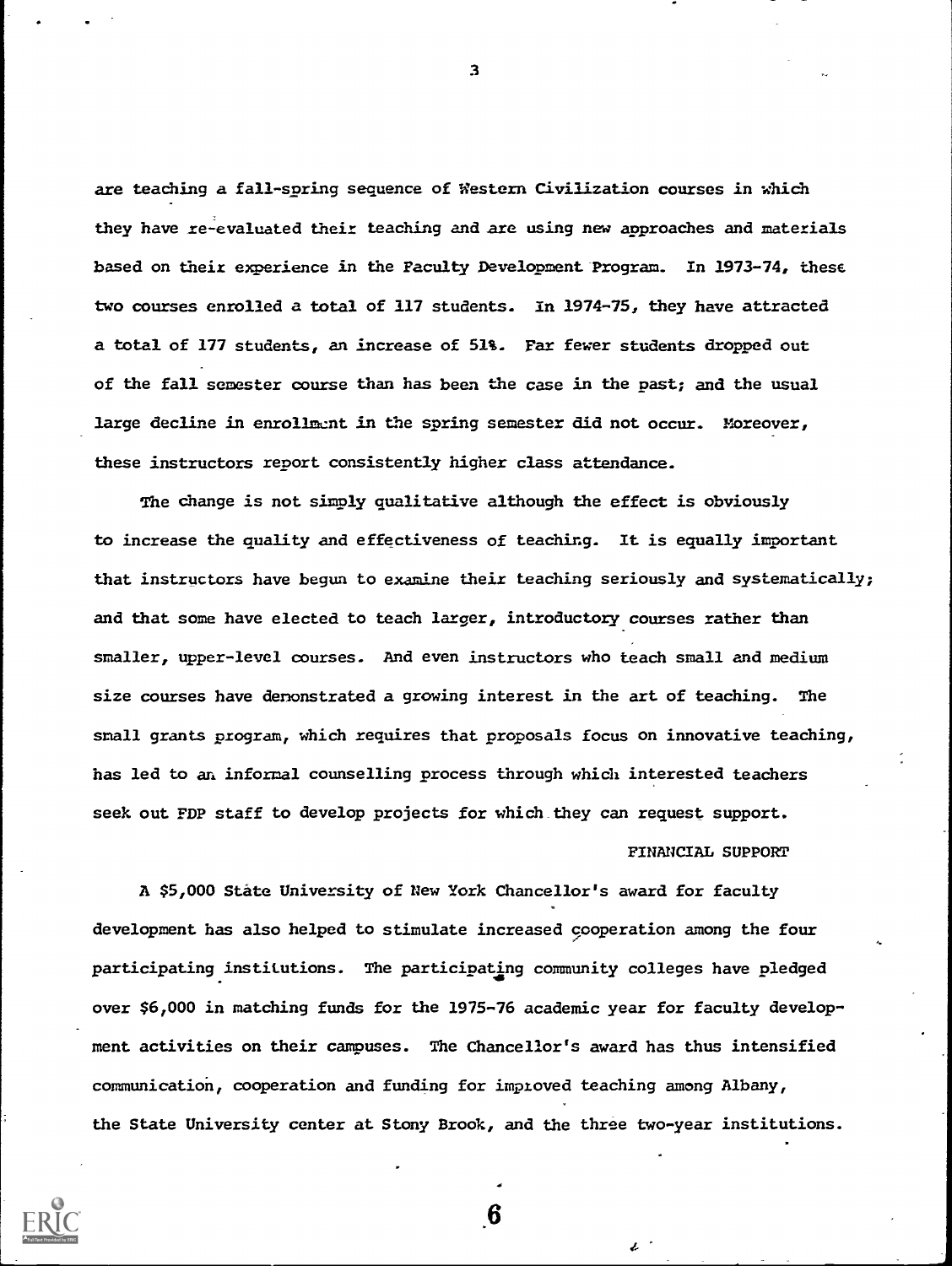These sane institutions are now requesting support to continue to explore ways to improve teaching in history and related social sciences; and to make such efforts permanent features of the four institutions involved. This continued exploration seems especially important in the light of a decision by the American Historical Association and the American Association of Community and Junior Colleges to model a national vrogram in history and the social sc:ences on the experience and recommendations of the Faculty Development Program initiated on Long Island last year.

"THE COMMUNITY OF PEERS"

The experience of the past year has produced some valuable lessons for the faculty of the newly-formed Long Island Consortium. One of the most critical of these lessons is that regional cooperation among institutions which share common bonds and common problems is more likely to yield success than an isolated effort. Another is that faculty development, to succeed, must have a clearly defined focus-such as a discipline, a common problem or a shared task-which cuts across institutional differences.

Faculty development programs, moreover, require provision for the continuing development of participants. Onetshot conferentes and workshops will not sustain activity. Institutions must plan for an on-going, adequately supported program which enables faculty to periodically renew and deepen their teaching skills. These centers of initiative would ensure that there is a focal point for faculty development on each campus where faculty are to be reached.

is also helpful when appropriate professional organizations such as the American Historical Association can be actively involved in faculty development. Such organizations provide information on similar programs; a national outlet for the results of faculty development efforts; and the backing of a national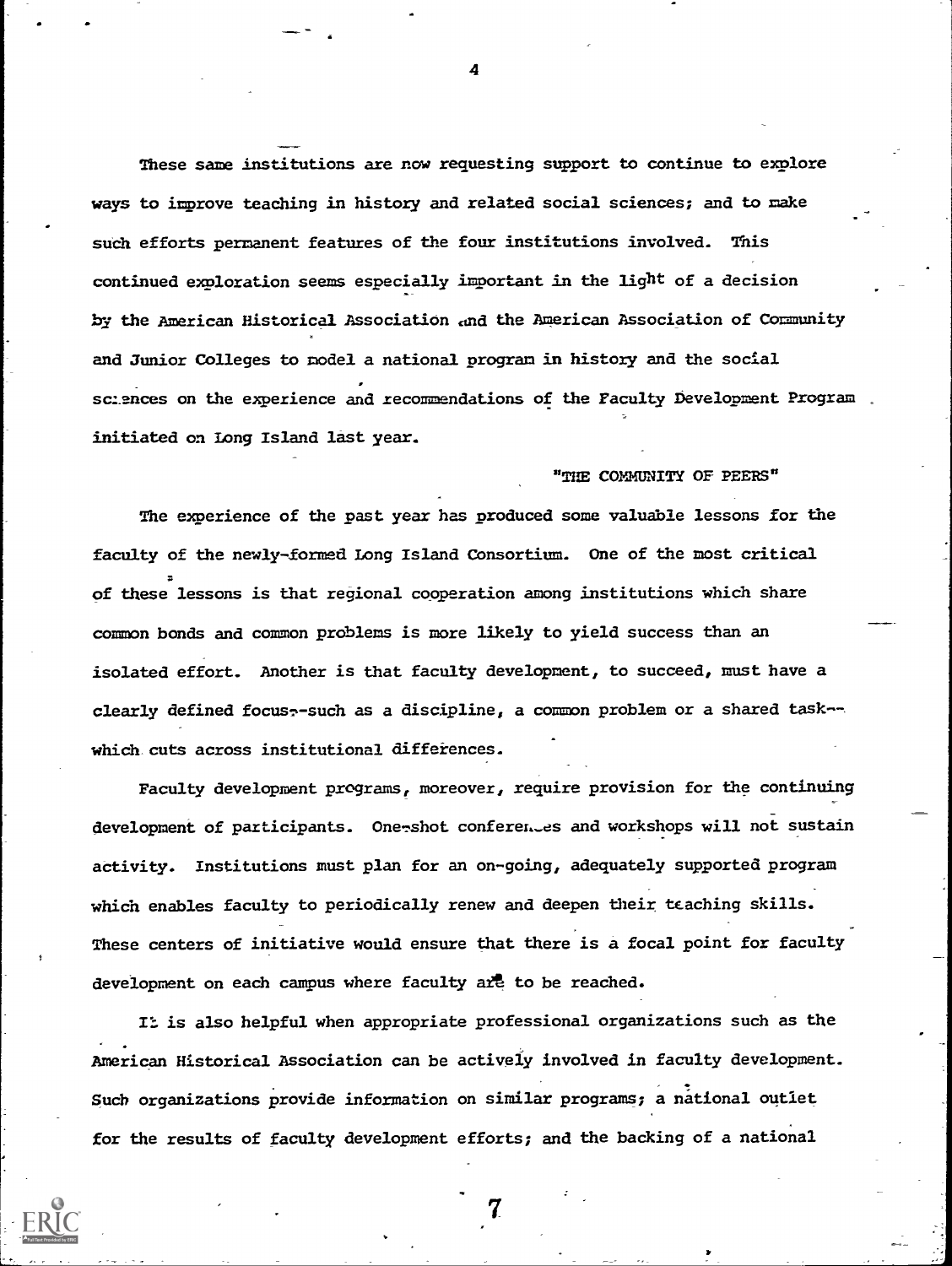association for faculty development Programs seeking support from their administrations.

Perhaps most important of all, we have learned, sometimes painfully, that faculty development must be organized around the principle of a "community of peers." Participants must come together as equals to explore teaching problems and planning must directly involve all participating institutions.

The Consortium has succeeded in attractiny wide notice among institutions interested in initiating similar programs. A notice describing the workshop that appeared in the June A.H.A. newsletter brought forty replies and requests for information from other institutions. Copies of the A.H.A. Faculty Development Program Interim Report were sent to each institution requesting information, and additional reports and information are being distributed as they are prepared by the staff.

## THE TEACHING WORKSHOP

During the second year Stony Brook, Nassau, Suffolk, and Farmingdale will begin to establish centers of initiative for faculty development on each campus and will begin to create a mechanism for continuing, effective cooperation among these centers. A program of contract fellowships will be offered to involve participants in one or several of a variety of programs.

One of these programs is a teaching workshop, semester-long, to be established among the four institutions and running throughout. the year for which further support has been awarded. The purposes of the workshop are five-fold:

(1) to provide a clear "problem" focus that will serve as a hub for teachers working in diverse course contents with differing teaching . philosophies;

8

(2) recruitment and training of new participants;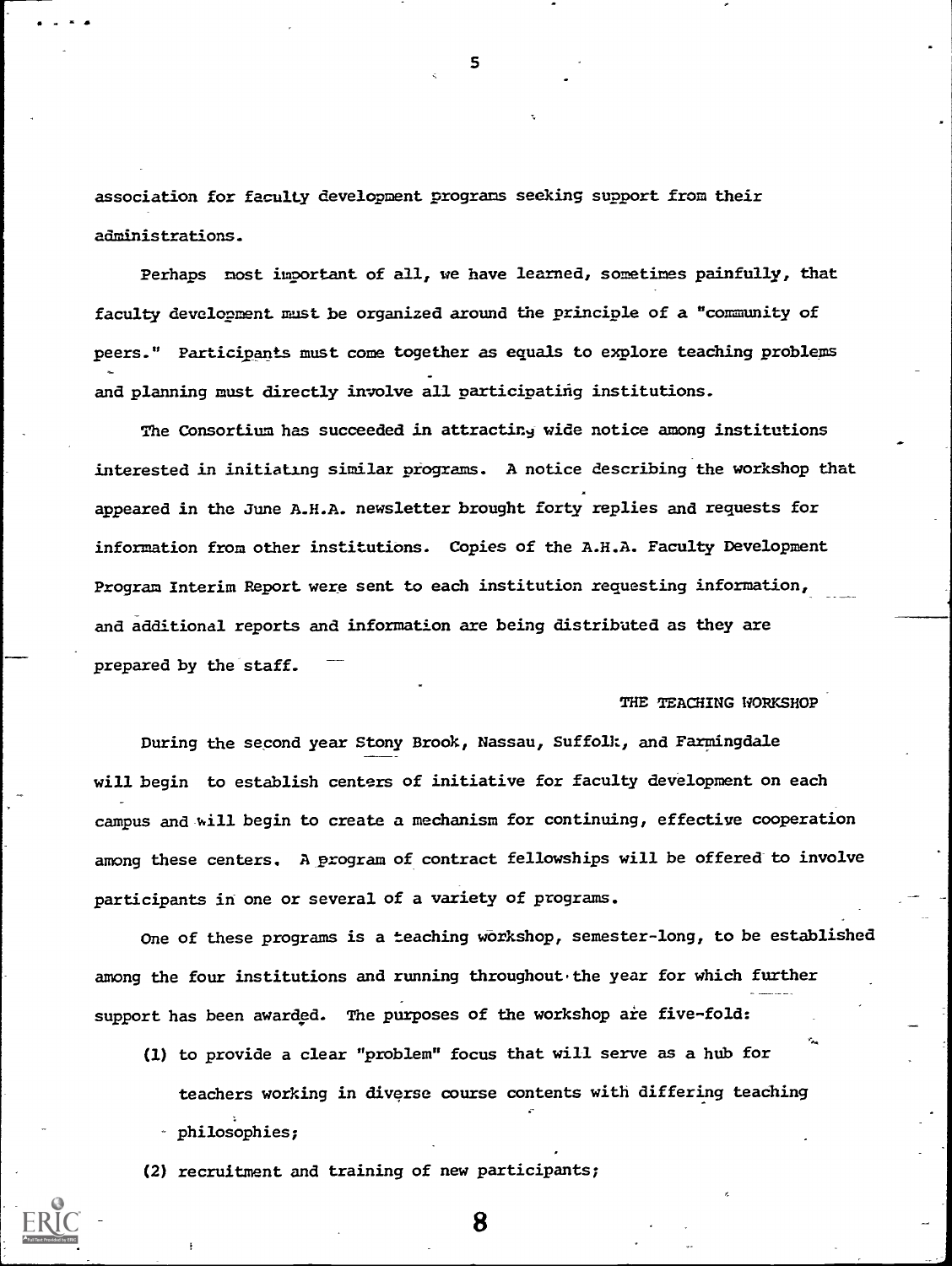- (3) further training of several first-year participants who will organize and coordinate programs at their own campuses;
- (4) sponsorship of specific, problem-oriented workshops, conferences and research; and

6

(5) encouragement of innovative teaching through a program of small grants.

A coordinating committee, composed of faculty from each institution, will continue to provide overall policy guidance for the faculty development program and to coordinate the workshop with other activities.

The teaching workshop will begin in the fall of 1975 and will focus on a problem common to most historical and social science instructors as well as to much study in the humanities: How do we engage the interest and imagination of students in the study of cultures other than their own? What are the obstacles to the empathetic leap necessary for serious reflection upon the social and intellectual experience of other "ages," societies, or social systems? Workshop participants will pool their own experience with the problem, and call upon consultants with relevant experience in order to improve their ability to actively engage their students in historical and social science study. Twenty to twentyfive participants will, participate in bi-monthly workshops during the fall and spring terms and will work on a- wide range of course materials. A principal objective of the workshop will be to create a greater self-consciousness among participants concerning how one's students learn about other nations , societies, and peoples. During the fall term each meeting of the workshop will focus upon a specific facet of this complex issue, including several meetings devoted to presentations by teachers with special skills and experience who can provide